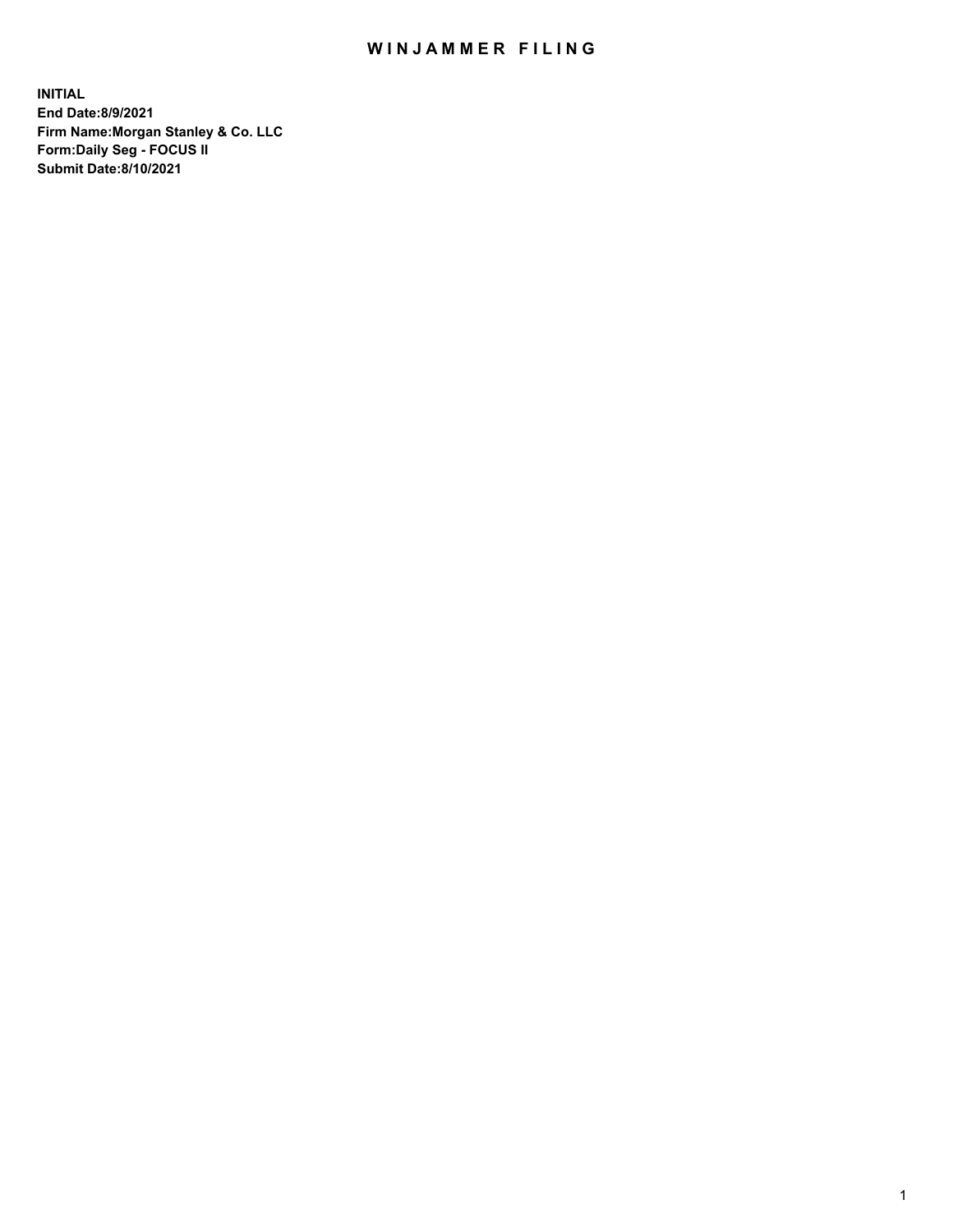**INITIAL End Date:8/9/2021 Firm Name:Morgan Stanley & Co. LLC Form:Daily Seg - FOCUS II Submit Date:8/10/2021 Daily Segregation - Cover Page**

| Name of Company                                                                                                                                                                                                                                                                                                                | Morgan Stanley & Co. LLC                                |
|--------------------------------------------------------------------------------------------------------------------------------------------------------------------------------------------------------------------------------------------------------------------------------------------------------------------------------|---------------------------------------------------------|
| <b>Contact Name</b>                                                                                                                                                                                                                                                                                                            | <b>Ikram Shah</b>                                       |
| <b>Contact Phone Number</b>                                                                                                                                                                                                                                                                                                    | 212-276-0963                                            |
| <b>Contact Email Address</b>                                                                                                                                                                                                                                                                                                   | Ikram.shah@morganstanley.com                            |
| FCM's Customer Segregated Funds Residual Interest Target (choose one):<br>a. Minimum dollar amount: ; or<br>b. Minimum percentage of customer segregated funds required:% ; or<br>c. Dollar amount range between: and; or<br>d. Percentage range of customer segregated funds required between:% and%.                         | 235,000,000<br><u>0</u><br>0 <sup>0</sup><br>00         |
| FCM's Customer Secured Amount Funds Residual Interest Target (choose one):<br>a. Minimum dollar amount: ; or<br>b. Minimum percentage of customer secured funds required:%; or<br>c. Dollar amount range between: and; or<br>d. Percentage range of customer secured funds required between:% and%.                            | 140,000,000<br><u>0</u><br><u>0 0</u><br>0 <sub>0</sub> |
| FCM's Cleared Swaps Customer Collateral Residual Interest Target (choose one):<br>a. Minimum dollar amount: ; or<br>b. Minimum percentage of cleared swaps customer collateral required:% ; or<br>c. Dollar amount range between: and; or<br>d. Percentage range of cleared swaps customer collateral required between:% and%. | 92,000,000<br><u>0</u><br><u>00</u><br>0 <sub>0</sub>   |

Attach supporting documents CH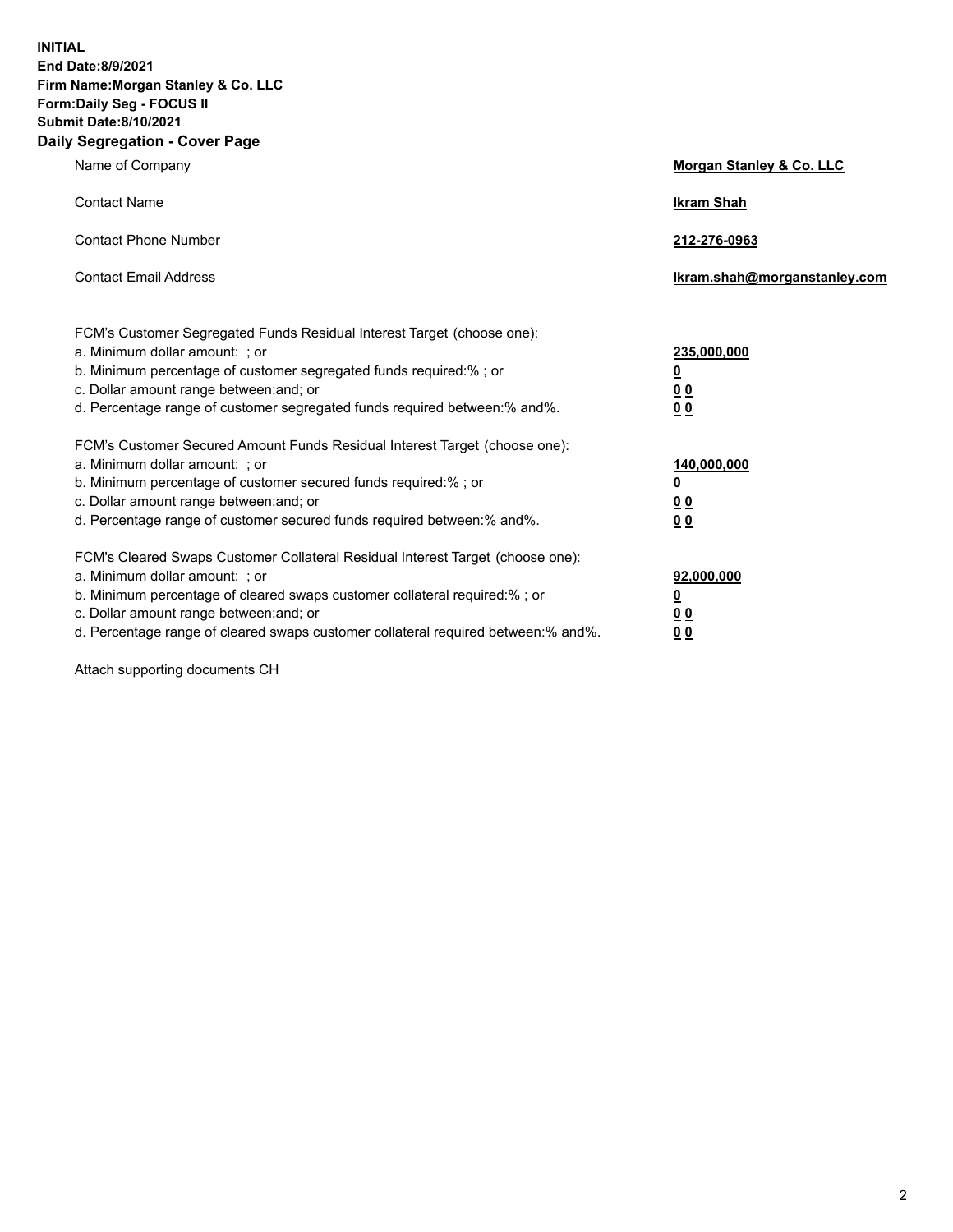## **INITIAL End Date:8/9/2021 Firm Name:Morgan Stanley & Co. LLC Form:Daily Seg - FOCUS II Submit Date:8/10/2021 Daily Segregation - Secured Amounts**

Foreign Futures and Foreign Options Secured Amounts Amount required to be set aside pursuant to law, rule or regulation of a foreign government or a rule of a self-regulatory organization authorized thereunder

- 1. Net ledger balance Foreign Futures and Foreign Option Trading All Customers A. Cash **4,393,161,942** [7315]
	- B. Securities (at market) **2,150,336,989** [7317]
- 2. Net unrealized profit (loss) in open futures contracts traded on a foreign board of trade **929,807,368** [7325]
- 3. Exchange traded options
	- a. Market value of open option contracts purchased on a foreign board of trade **43,614,559** [7335]
	- b. Market value of open contracts granted (sold) on a foreign board of trade **-20,916,157** [7337]
- 4. Net equity (deficit) (add lines 1. 2. and 3.) **7,496,004,701** [7345]
- 5. Account liquidating to a deficit and account with a debit balances gross amount **29,750,908** [7351] Less: amount offset by customer owned securities **-28,225,595** [7352] **1,525,313**
- 6. Amount required to be set aside as the secured amount Net Liquidating Equity Method (add lines 4 and 5)
- 7. Greater of amount required to be set aside pursuant to foreign jurisdiction (above) or line 6.

## FUNDS DEPOSITED IN SEPARATE REGULATION 30.7 ACCOUNTS

- 1. Cash in banks
	- A. Banks located in the United States **322,748,157** [7500]
	- B. Other banks qualified under Regulation 30.7 **214,720,089** [7520] **537,468,246**
- 2. Securities
	- A. In safekeeping with banks located in the United States **714,771,792** [7540]
	- B. In safekeeping with other banks qualified under Regulation 30.7 **57,947,469** [7560] **772,719,261**
- 3. Equities with registered futures commission merchants
	-
	- B. Securities **0** [7590]
	- C. Unrealized gain (loss) on open futures contracts **309,568** [7600]
	- D. Value of long option contracts **0** [7610]
	- E. Value of short option contracts **0** [7615] **14,434,255** [7620]
- 4. Amounts held by clearing organizations of foreign boards of trade
	-
	- B. Securities **0** [7650]
	- C. Amount due to (from) clearing organization daily variation **0** [7660]
	- D. Value of long option contracts **0** [7670]
	- E. Value of short option contracts **0** [7675] **0** [7680]
- 5. Amounts held by members of foreign boards of trade
	-
	-
	- C. Unrealized gain (loss) on open futures contracts **929,497,800** [7720]
	- D. Value of long option contracts **43,614,559** [7730]
	-
- 6. Amounts with other depositories designated by a foreign board of trade **0** [7760]
- 7. Segregated funds on hand **0** [7765]
- 8. Total funds in separate section 30.7 accounts **7,714,765,255** [7770]
- 9. Excess (deficiency) Set Aside for Secured Amount (subtract line 7 Secured Statement Page 1 from Line 8)
- 10. Management Target Amount for Excess funds in separate section 30.7 accounts **140,000,000** [7780]
- 11. Excess (deficiency) funds in separate 30.7 accounts over (under) Management Target **77,235,241** [7785]

**0** [7305]

[7354] **7,497,530,014** [7355]

**7,497,530,014** [7360]

[7530]

[7570]

A. Cash **14,124,687** [7580]

A. Cash **0** [7640]

 A. Cash **4,060,329,563** [7700] B. Securities **1,377,617,728** [7710] E. Value of short option contracts **-20,916,157** [7735] **6,390,143,493** [7740] **217,235,241** [7380]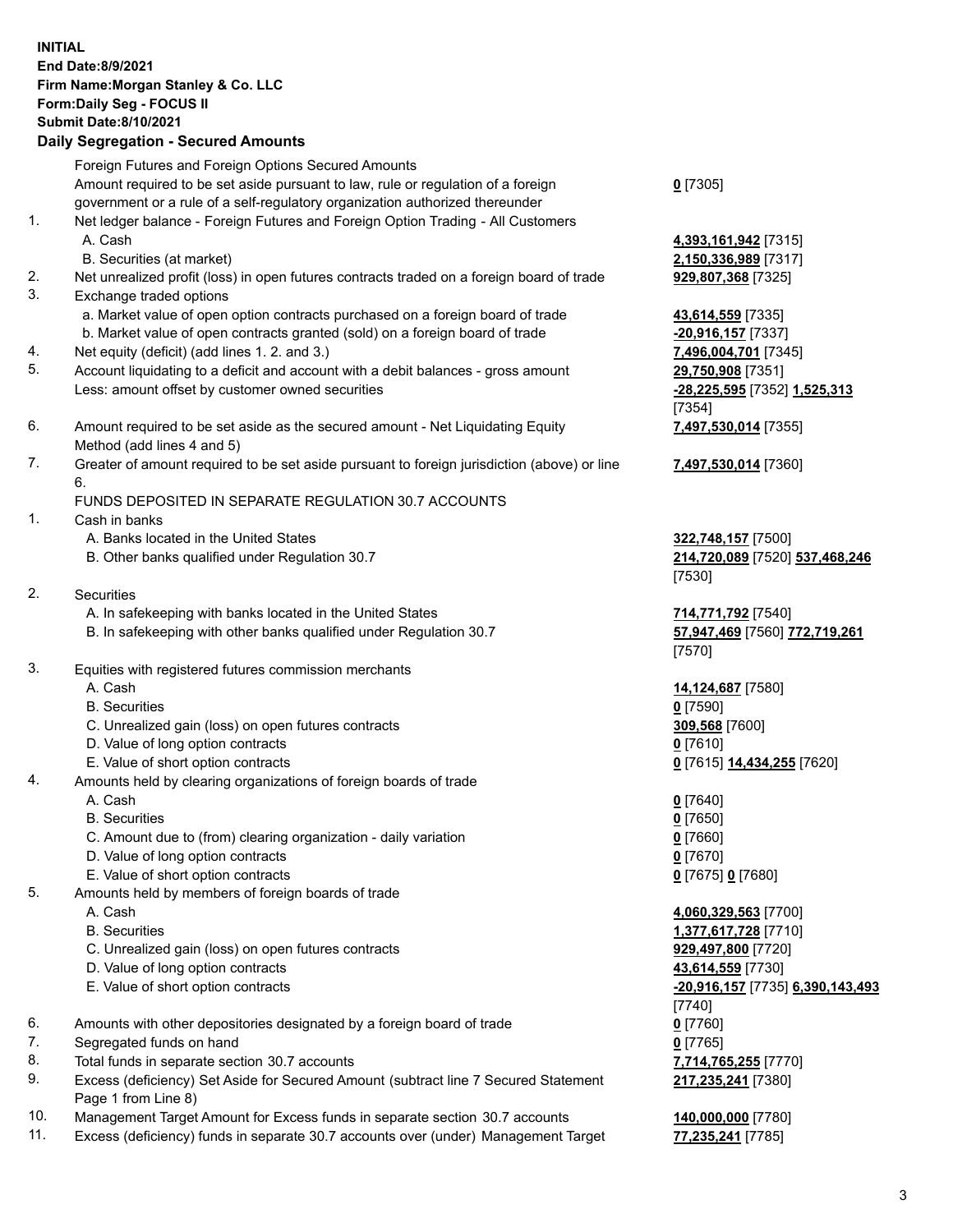**INITIAL End Date:8/9/2021 Firm Name:Morgan Stanley & Co. LLC Form:Daily Seg - FOCUS II Submit Date:8/10/2021 Daily Segregation - Segregation Statement** SEGREGATION REQUIREMENTS(Section 4d(2) of the CEAct) 1. Net ledger balance A. Cash **13,434,174,228** [7010] B. Securities (at market) **7,404,571,794** [7020] 2. Net unrealized profit (loss) in open futures contracts traded on a contract market **3,158,676,388** [7030] 3. Exchange traded options A. Add market value of open option contracts purchased on a contract market **1,037,783,493** [7032] B. Deduct market value of open option contracts granted (sold) on a contract market **-614,658,300** [7033] 4. Net equity (deficit) (add lines 1, 2 and 3) **24,420,547,603** [7040] 5. Accounts liquidating to a deficit and accounts with debit balances - gross amount **325,497,822** [7045] Less: amount offset by customer securities **-325,373,789** [7047] **124,033** [7050] 6. Amount required to be segregated (add lines 4 and 5) **24,420,671,636** [7060] FUNDS IN SEGREGATED ACCOUNTS 7. Deposited in segregated funds bank accounts A. Cash **2,862,319,203** [7070] B. Securities representing investments of customers' funds (at market) **0** [7080] C. Securities held for particular customers or option customers in lieu of cash (at market) **2,436,422,779** [7090] 8. Margins on deposit with derivatives clearing organizations of contract markets A. Cash **14,210,037,284** [7100] B. Securities representing investments of customers' funds (at market) **0** [7110] C. Securities held for particular customers or option customers in lieu of cash (at market) **4,822,489,818** [7120] 9. Net settlement from (to) derivatives clearing organizations of contract markets **-81,135,323** [7130] 10. Exchange traded options A. Value of open long option contracts **1,037,783,493** [7132] B. Value of open short option contracts **-614,658,300** [7133] 11. Net equities with other FCMs A. Net liquidating equity **7,505,399** [7140] B. Securities representing investments of customers' funds (at market) **0** [7160] C. Securities held for particular customers or option customers in lieu of cash (at market) **0** [7170] 12. Segregated funds on hand **145,659,197** [7150] 13. Total amount in segregation (add lines 7 through 12) **24,826,423,550** [7180] 14. Excess (deficiency) funds in segregation (subtract line 6 from line 13) **405,751,914** [7190] 15. Management Target Amount for Excess funds in segregation **235,000,000** [7194]

16. Excess (deficiency) funds in segregation over (under) Management Target Amount Excess

**170,751,914** [7198]